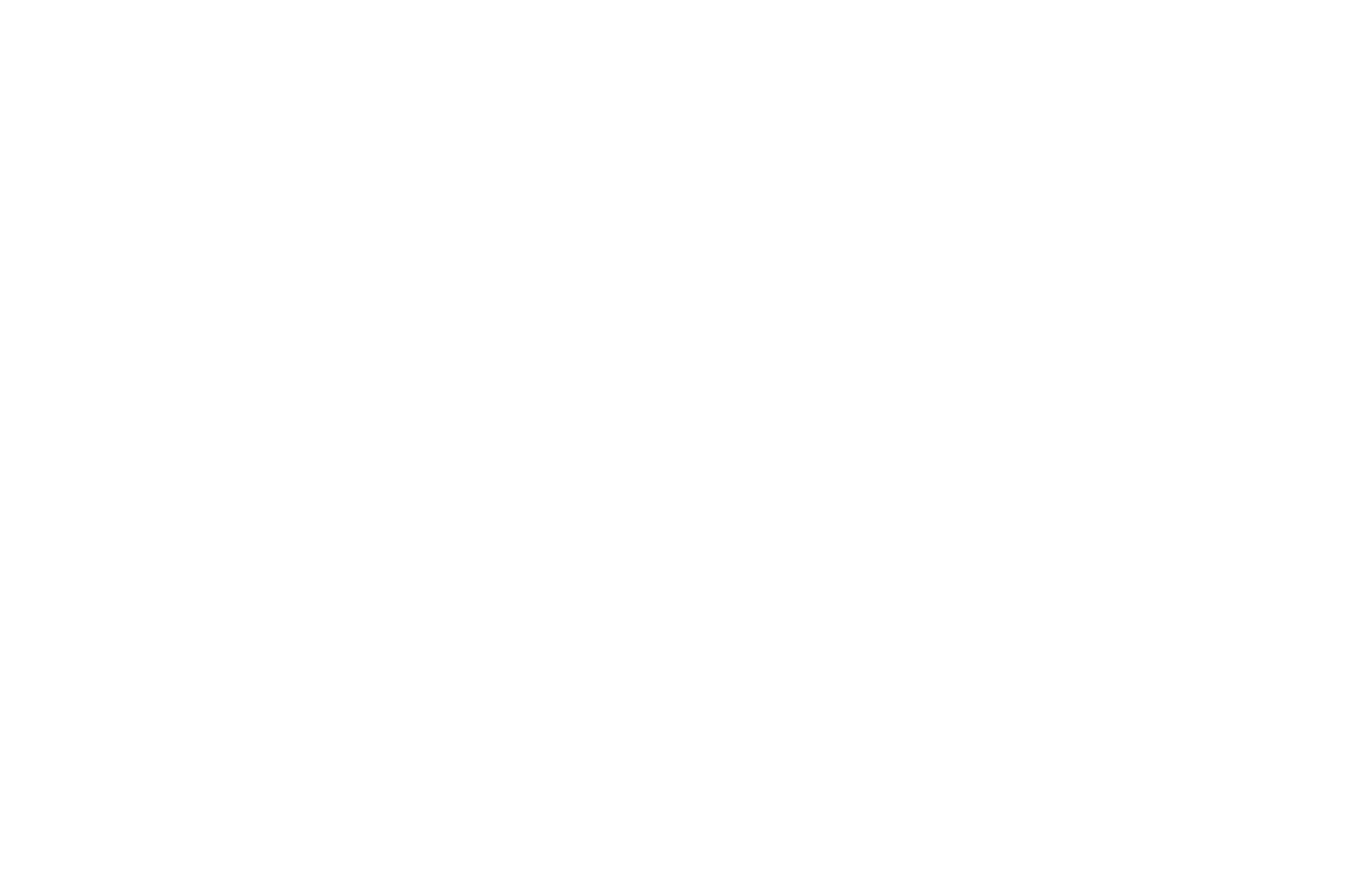# Dulles Interchange at I-495 Capital Beltway Interchange **Iustification Report - Methods and Assumptions**

| <b>PREPARED BY:</b> | VAMegaprojects |  |
|---------------------|----------------|--|
| DATE:               | April 17, 2009 |  |

This memorandum sets the framework for the transportation analysis for the development and evaluation of functional plans and the Interchange Justification Report. It identifies the analysis years, the limits of the study, travel demand forecasting and modeling methodologies, safety analysis methods, and operational parameters and methods.

#### **Scenario Years**

- Existing Year 2005
- Opening Year 2015
- Design Year 2030

#### **Study Area Limits** Ш.

The study area is defined as I-495 between Georgetown Pike interchange and Route 123 interchange, Dulles Toll Road and Dulles Airport Access Road between Spring Hill Road interchange and Route 123 interchange and the corresponding ramp termini intersections.

- o I-495 (Capital Beltway) from south of Route 123 interchange to north of Route 193 interchange.
- o Route 267 Dulles Toll Road Freeway from west of the main toll plaza at Spring Hill Road interchange to east of Route 123 interchange;
- o Dulles Airport Access Road from west of the main toll plaza at Spring Hill Road interchange to east of Route 123 interchange;
- Spring Hill Road between Jones Branch Drive and Lewinsville Road;  $\circ$
- Route 123 between Tysons Boulevard and Lewinsville Road;  $\circ$
- Route 193 between Helga Place and Balls Hill Road;  $\circ$

# III. Traffic Forecasting / Demand Modeling Methodology

Travel forecasts for AM / PM peak periods and ADT design year conditions in the Interchange Justification Report (IJR) analysis will be extracted from the previous IJR and other NEPA Re-evaluation studies. All the volumes will be manually re-adjusted for the proposed Build Conditions.

# **IV.** Safety Analysis Methods

For the safety analysis, historic crash rates will be based on three-years of crash data and will be extracted from the Capital Beltway IJR and other NEPA Studies performed for the corridor. The Study would assume a 3-year crash history with 2005 being the existing year. It would include all the major freeway segments and ramps within study area.

Standard Federal Highway Administration crash reduction/counter measure factors will be used to develop future crash estimates for 2030 Build. Crash estimates for 2030 No-build will be derived based on existing crash data, in conjunction with traffic volume projections. The safety analysis study area will encompass the project footprint, as well as the freeway segments extending to the next adjacent set of on-off ramps. However, a full evaluation of adjacent interchanges will not be incorporated as part of the safety analysis for this project.

## V. Operational Analysis Methods/Parameters

The analysis for the IJR will build on the traffic and transportation analysis work that has already been done in the Capital Beltway IJR. Tables 1 and 2 present a list of the freeway and arterial / intersection assumptions and analysis parameters.

#### **General Parameters**

- that was performed for the recent IJR.
- worse than 2030 No-Build conditions.
- 
- Build Conditions
	- Plan:
	- -
		-
	- **Branch Drive Connector.**
- based on FHWA guidance.
- Upstream and downstream impacts and adjacent intersections evaluated using HCS & VISSIM.

• Existing conditions analysis results will be presented from the previous analysis work

• In general, the threshold of engineering and operational acceptability for the operational analysis will be based on 2030 Build Measures of Effectiveness (MOE's) that are no

• No Build Conditions (2015 & 2030) assumes improvements associated with the I-495 Beltway HOT lanes project in Virginia. 2030 improvements assume additional ramps at Jones Branch and Dulles interchanges as shown in the I-495 Beltway HOT Lanes IJR.

• (2015) - Assumes No-Build configuration as a base condition, plus the Dulles Airport Access Road (DAAR) ramp improvements identified in the Preferred

o Direct flyover ramp serving EB DAAR to SB I-495 GP Lanes o Direct flyover ramp serving EB DAAR to NB I-495 GP Lanes o Direct flyover ramp serving SB I-495 GP Lanes to WB DAAR • (2030) - Assumes Build 2015 Build configuration, plus modification of Jones

• VISSIM output analysis performed within the study area limits only, utilizing network created for previous IJR. Update VISSIM networks for identified coding errors and modify simulation run parameters (e.g. number of repetitions, data collection time, etc.)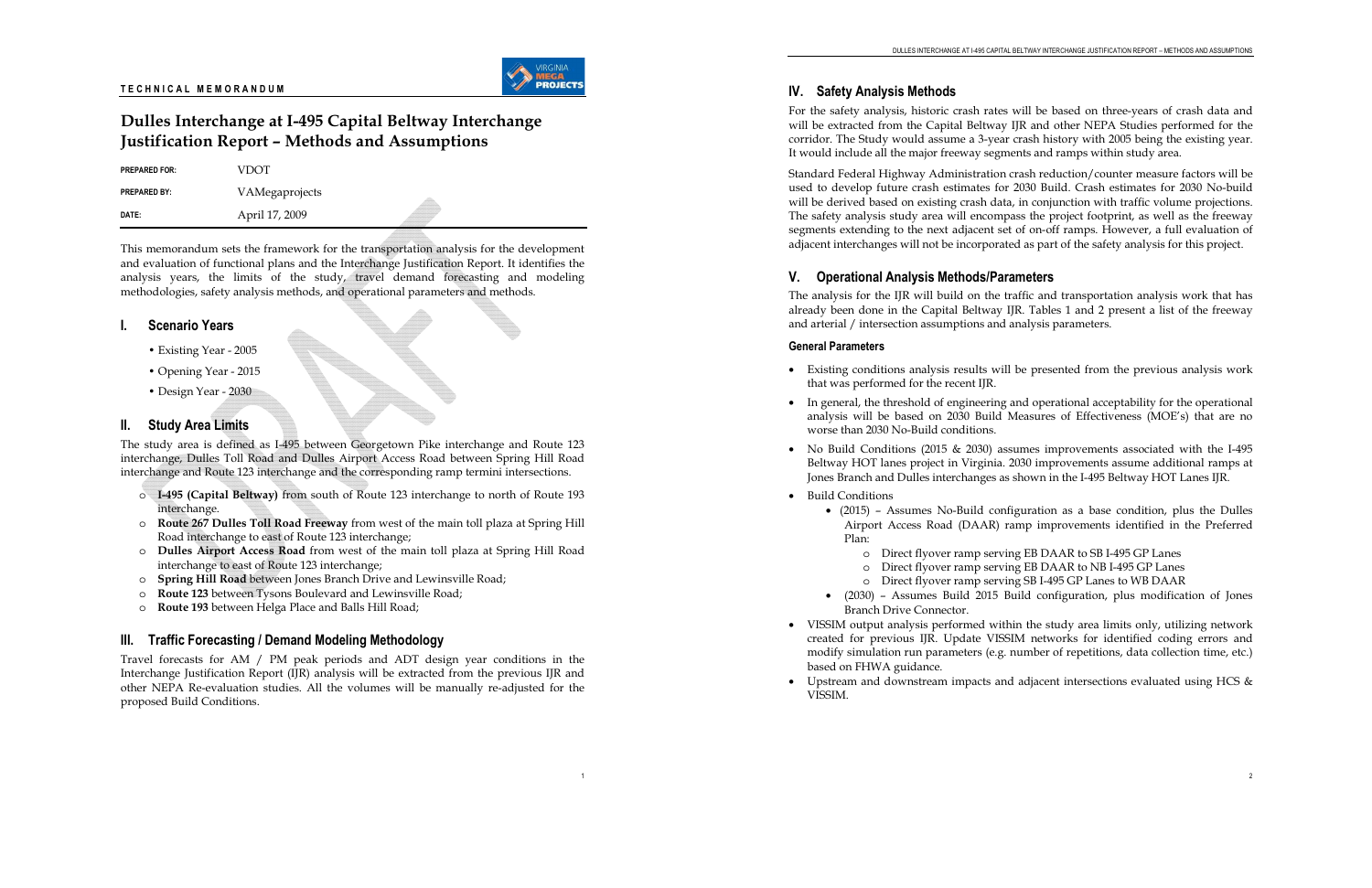#### **Freeway Parameters**

Refer to Table 1 for the list of all freeway parameters/inputs that will be assumed on this project. All of the freeway analysis will be performed using Highway Capacity Software Plus (HCS+) Version 5.21. Within the immediate project footprint only, VISSIM 4.3 will be used to supplement HCS for determination of Level of Service (LOS) and other Measures of Effectiveness (MOE's) due to system impacts. It is assumed that these parameters will be consistently used across analysis scenarios.

#### **- -**

Freeway Operations Parameters / Assumptions by Scenario

|                                                | <b>Scenarios</b>                                          |                                                                                                    |                                                              |                                                              |  |  |  |  |  |
|------------------------------------------------|-----------------------------------------------------------|----------------------------------------------------------------------------------------------------|--------------------------------------------------------------|--------------------------------------------------------------|--|--|--|--|--|
| <b>Freeway Operations</b><br><b>Parameters</b> | 2015 No-Build                                             | <b>2015 Build</b>                                                                                  | 2030 No-Build                                                | <b>2030 Build</b>                                            |  |  |  |  |  |
| <b>Peak Hour Volumes</b>                       |                                                           | Capital Beltway IJR                                                                                |                                                              |                                                              |  |  |  |  |  |
| Peak Hour Factor                               | .90 (Capital Beltway<br>J(R)                              | .93                                                                                                | .90 (Capital<br>Beltway IJR)                                 | .93                                                          |  |  |  |  |  |
| Terrain / Grades                               | Capital Beltway IJR                                       | Capital Beltway IJR<br>/ Functional Plans                                                          | Capital Beltway<br><b>IJR</b>                                | Capital Beltway<br><b>IJR / Functional</b><br>Plans          |  |  |  |  |  |
| Percent Heavy Vehicles                         |                                                           | Capital Beltway IJR                                                                                |                                                              |                                                              |  |  |  |  |  |
| <b>Driver Population</b><br>Adjustment         | 1.0                                                       | 1.0                                                                                                | 1.0                                                          | 1.0                                                          |  |  |  |  |  |
| <b>Base Free-flow Speed</b>                    | 55                                                        | 55                                                                                                 | 55                                                           | 55                                                           |  |  |  |  |  |
| Lane Width                                     | Capital Beltway IJR                                       | From functional<br>plans, otherwise 12<br>feet                                                     | Capital Beltway<br>IJR.                                      | From functional<br>plans, otherwise<br>12 feet               |  |  |  |  |  |
| Right-shoulder Lateral<br>Clearance            | Capital Beltway IJR                                       | From Functional<br>Plans                                                                           | Capital Beltway<br><b>IJR</b>                                | From Functional<br>Plans                                     |  |  |  |  |  |
| Interchange Density (per<br>mile)              | 0.5 (Capital Beltway<br>J(R)                              | 0.5                                                                                                | 0.5 (Capital<br>Beltway IJR)                                 | 0.5                                                          |  |  |  |  |  |
| Ramp Free-flow Speeds<br>(mph)                 | Diamond ramp: 35<br>Loop ramp: 25<br>Directional ramp: 35 | Diamond ramp: 35<br>Loop ramp: 25<br>Directional ramp: 35                                          | Diamond ramp: 35<br>Loop ramp: 25<br>Directional ramp:<br>35 | Diamond ramp:<br>35 Loop ramp: 25<br>Directional ramp:<br>35 |  |  |  |  |  |
| Simulation - Seeding Time                      |                                                           | 0-3600 sec                                                                                         |                                                              |                                                              |  |  |  |  |  |
| Simulation - Recording Time                    |                                                           | 3600-7200 sec                                                                                      |                                                              |                                                              |  |  |  |  |  |
| Simulation - Number of<br>Repetitions          |                                                           | 8                                                                                                  |                                                              |                                                              |  |  |  |  |  |
| Simulation - MOEs                              |                                                           | Speeds, Density, LOS, Volume (throughput serviced), Travel Times for identified Ramp<br>Movements. |                                                              |                                                              |  |  |  |  |  |
| <b>LOS Criteria</b>                            | LOS E for freeways &<br>ramps in urban areas              | LOS E or not worse<br>than No-Build                                                                | LOS E for<br>freeways & ramps<br>in urban areas              | LOS E or not<br>worse than No-<br>Build                      |  |  |  |  |  |

#### Arterial Intersection Parameters

Refer to Table 2 for the list of all arterial intersection parameters/inputs that will be assumed on this project. All the intersection analysis will be perform using VISSIM 4.3. It is assumed that these parameters will not change between scenarios, unless otherwise specified.

#### **- .**

Arterial – Intersection Operations Parameters / Assumptions

|  | s by Scenario |  |
|--|---------------|--|
|  |               |  |

|                                                                             | <b>Scenarios</b>                 |                                                                                 |                                  |                                                |  |  |  |  |
|-----------------------------------------------------------------------------|----------------------------------|---------------------------------------------------------------------------------|----------------------------------|------------------------------------------------|--|--|--|--|
| <b>Arterial - Intersection</b><br><b>Operations Parameters</b>              | 2015 No Build                    | <b>2015 Build</b>                                                               | 2030 No-Build                    | <b>2030 Build</b>                              |  |  |  |  |
| Peak Hour Volumes                                                           |                                  | Capital Beltway IJR                                                             |                                  |                                                |  |  |  |  |
| Conflicting Peds / Bikes per<br>Hour                                        |                                  | None Assumed                                                                    |                                  |                                                |  |  |  |  |
| Percent Heavy Vehicles                                                      |                                  | Capital Beltway IJR                                                             |                                  |                                                |  |  |  |  |
| Lane Width                                                                  | Capital Beltway IJR              | From functional<br>Capital Beltway<br>plans, otherwise<br><b>IJR</b><br>12 feet |                                  | From functional<br>plans, otherwise<br>12 feet |  |  |  |  |
| Signal Phasing and<br>Coordination                                          | Capital Beltway IJR              |                                                                                 |                                  |                                                |  |  |  |  |
| Signal Timing - Cycle<br>Length                                             | ≤180 seconds                     |                                                                                 |                                  |                                                |  |  |  |  |
| Signal Timing - Minimum<br>Green                                            |                                  | Capital Beltway IJR                                                             |                                  |                                                |  |  |  |  |
| Signal Timing - Yellow +<br>All-red                                         |                                  | Capital Beltway IJR                                                             |                                  |                                                |  |  |  |  |
| Right Turn on Red                                                           |                                  | Allowed                                                                         |                                  |                                                |  |  |  |  |
| Simulation - Seeding Time                                                   |                                  | $0 - 3600$ sec                                                                  |                                  |                                                |  |  |  |  |
| Simulation - Recording<br>Time                                              |                                  | 3600-7200 sec                                                                   |                                  |                                                |  |  |  |  |
| Simulation - Number of<br>Repetitions                                       | 8                                |                                                                                 |                                  |                                                |  |  |  |  |
| Simulation - MOEs                                                           |                                  | Speeds, Density, LOS, Volume (throughput serviced)                              |                                  |                                                |  |  |  |  |
| Intersection LOS Criteria<br>(average control delay) per<br><b>HCM 2000</b> | LOS E.<br>$V/C$ critical $< 1.0$ | LOS E, or no<br>worse than No-<br><b>Build</b>                                  | LOS E.<br>$V/C$ critical $< 1.0$ | LOS E, or no<br>worse than No-<br><b>Build</b> |  |  |  |  |

#### List of Intersections that will be evaluated:

- Georgetown Pike & I-495 SB Off Ramp
- Georgetown Pike & I-495 NB Off Ramp
- Georgetown Pike & Balls Hill Road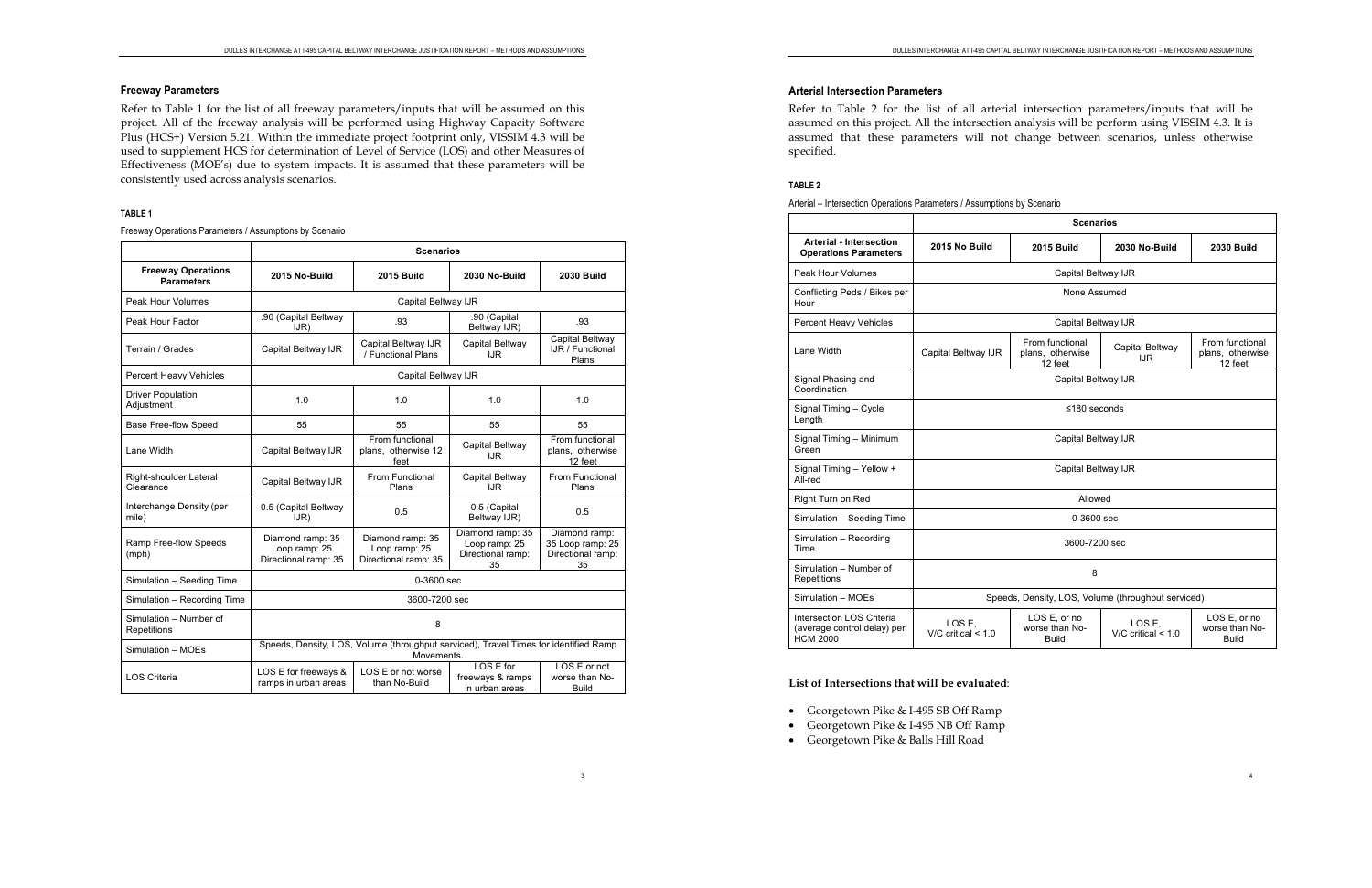- Spring Hill Road & Westbound Dulles Toll Road On & Off Ramp
- Spring Hill Road & Eastbound Dulles Toll Road On & Off Ramp
- Spring Hill Road & Jones Branch Drive
- Chain Bridge and Tysons Blvd.
- · Dolly Madison Blvd. & Capitol One Drive/Old Meadow Road
- Dolly Madison Blvd. & Scotts Crossing/Colshire Drive
- Dolly Madison Blvd. & Anderson Road  $\bullet$
- Dolly Madison Blvd. & Lewinsville Road/Great Falls Street
- Tysons Blvd. & Galleria Drive
- West Park Connector & Hot Lane On & Off Ramps (Build Condition)

# VI. Interchange Justification Report Review Process and Approval

Review occurs in three levels-

- o Certified Traffic Data VDOT NOVA District Planning;
- o Draft IJR VDOT Central Office, FHWA Virginia Division;
- o Final IJR VDOT Central Office, FHWA Virginia Division, FHWA Headquarters.

 $\overline{5}$ 

### **Deliverables**

- Draft IJR (20 copies on  $11 \times 17$  sheet size)
- Final IJR (40 hard copies on 11 x 17, 10 electronic copies)
- VISSIM Simulation & Analysis Files (10 electronic copies)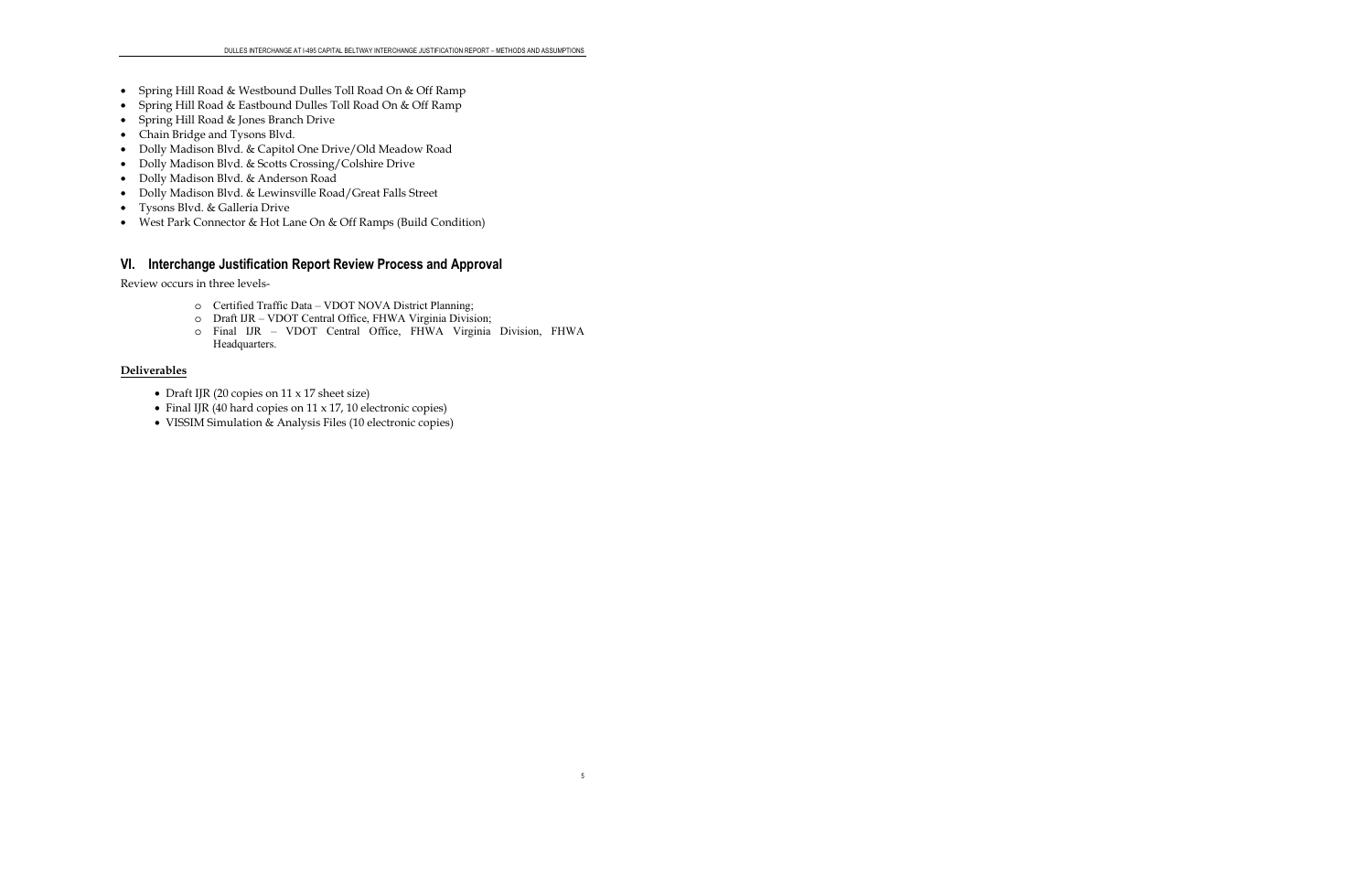1



# Dulles Interchange at I-495 Capital Beltway Interchange Justification Report – VISSIM Models Calibration

PREPARED FOR: FHWA PREPARED BY: VAMegaprojects DATE: September 30, 2009

For the analyses conducted for the Dulles Interchange Justification Report, VISSIM microsimulation models were used to analyze the traffic conditions in the study area roadways as a complete system. The VISSIM models of existing and No Build AM and PM peak hours used as base models for this study were developed originally for the I-495 HOT lanes project. Although the base models extended from Georgetown Pike to south of Braddock Road to the south, they were used to analyze traffic operations within the study area of this project only. It was assumed that these VISSIM models were sufficiently calibrated during the I-495 HOT lanes IJR project development and were used as base models from which the Build AM and PM peak hour models were developed. This memorandum details the calibration efforts that were carried out during the I-495 HOT lanes IJR project development, the model refinements made to the base models and the more rigorous approach used in the simulation parameters adopted for this analyses.

### BASE MODELS:

The following is a description from the I-495 HOT lanes IJR of the efforts that were carried out for the calibration of the base models:

Balanced existing volumes developed for the I-495 HOT lanes IJR existing conditions (2005) were used as the inputs to the VISSIM models. Since the Beltway (I-495) operates at constrained conditions during the AM and PM peak hours, the free flow speeds at the roadway network termini were reduced to approximately 10 miles per hour to help replicate existing conditions. These speed reductions aid in replicating the stop-and-go traffic conditions that occur regularly beyond the edges of the roadway network used in the VISSIM micro-simulation models. Modification of free flow speeds at the edge of the network to help replicate downstream and upstream congestion is an acceptable technique commonly used in calibration of micro-simulation models. The speed reductions were applied at the following locations:

- Beltway (I-495) north of Georgetown Pike
- •Chain Bridge (Route 123) north of the Dulles Toll Road (Route 267)
- $\bullet$ Chain Bridge (Route 123) west of Tysons Boulevard
- Dulles Toll Road at the first toll plaza
- •Leesburg Pike (Route 7) east of Lisle Avenue
- Leesburg Pike (Route 7) west of Tysons Ring Road
- •Leesburg Pike (Route 7) south of I-66
- •Arlington Boulevard (Route 50) east and west of I-495
- Little River Turnpike (Route 236) east of Heritage Drive
- •Braddock Road (Route 620) east of Ravensworth Road
- •Braddock Road (Route 620) west of Queensberry Avenue
- I-495 south of Braddock Road
- I-395 north of Beltway (I-495)
- I-395 south of Beltway (I-495)
- I-66 east of Leesburg Pike (Route 7)
- I-66 west of Nutley Street
- 
- 

# • Lee Highway (Route 29) east of Shreve Road – Build Conditions Only • Lee Highway (Route 29) west of Hartland Road – Build Conditions Only

Additional adjustments to the existing models include changes in the distances over which lane changes are made. The lane change distance adjustments were changed at different locations with the goal of calibrating existing queues and travel times within the study area. In addition, in areas where significant lane-change conditions are found, default driving behavior was adjusted in the model to account for more aggressive/cooperative lanechange behavior. Adjustments in the lane change parameters were used to avoid unrealistic gridlock conditions due to some limitations in VISSIM to replicate realistic behavior under very congested/severe weaving conditions. In most cases the same parameters were used for all existing and future scenarios. However, there are cases where a particular congested operation warranted coding more aggressive behavior in one scenario and not in others. It is important to note that changes in behavior will only take place when congested conditions are present. In order to properly replicate existing conditions on the Beltway, and calibrate adequately the existing travel speeds and congestion levels, volume adjustments were made after the development of the EMME-2 origin/destination table at selected entry points to the network. The following volume adjustments were made:

• During the AM peak hour 2,000 vehicles were added at the southern entrance to the Beltway (I-495) and all 2,000 vehicles were assigned to traverse the entire segment of northbound Beltway (I-495) from the Springfield interchange to north of Georgetown Pike. Traffic was not reduced at any of the other entry points to offset

 During the AM peak hour, 1,000 vehicles were added to eastbound I-66 from west of Nutley Street to northbound Beltway (I-495) to exit the network north of Georgetown Pike. Traffic was not reduced at any of the other entry points to offset

- these additional 2,000 vehicles.
- •these additional 1,000 vehicles.
- •additional 2,000 vehicles.

 During the PM peak hour, 2,000 vehicles were added at the northern entrance to the Beltway and all 2,000 vehicles were assigned to traverse the entire segment of southbound Beltway (I-495) from north of Georgetown Pike to the Springfield interchange. Traffic was not reduced at any of the other entry points to offset these

In order to properly model future conditions, the traffic volumes added to the existing conditions models were added to all future year scenarios.

Additionally, small volume differences exist between the post-processed volume forecasts (shown in Figures 11, 12, 13 and 14) and the VISSIM input volumes throughout the network due to the variability associated with the re-generation of O-D tables with the post-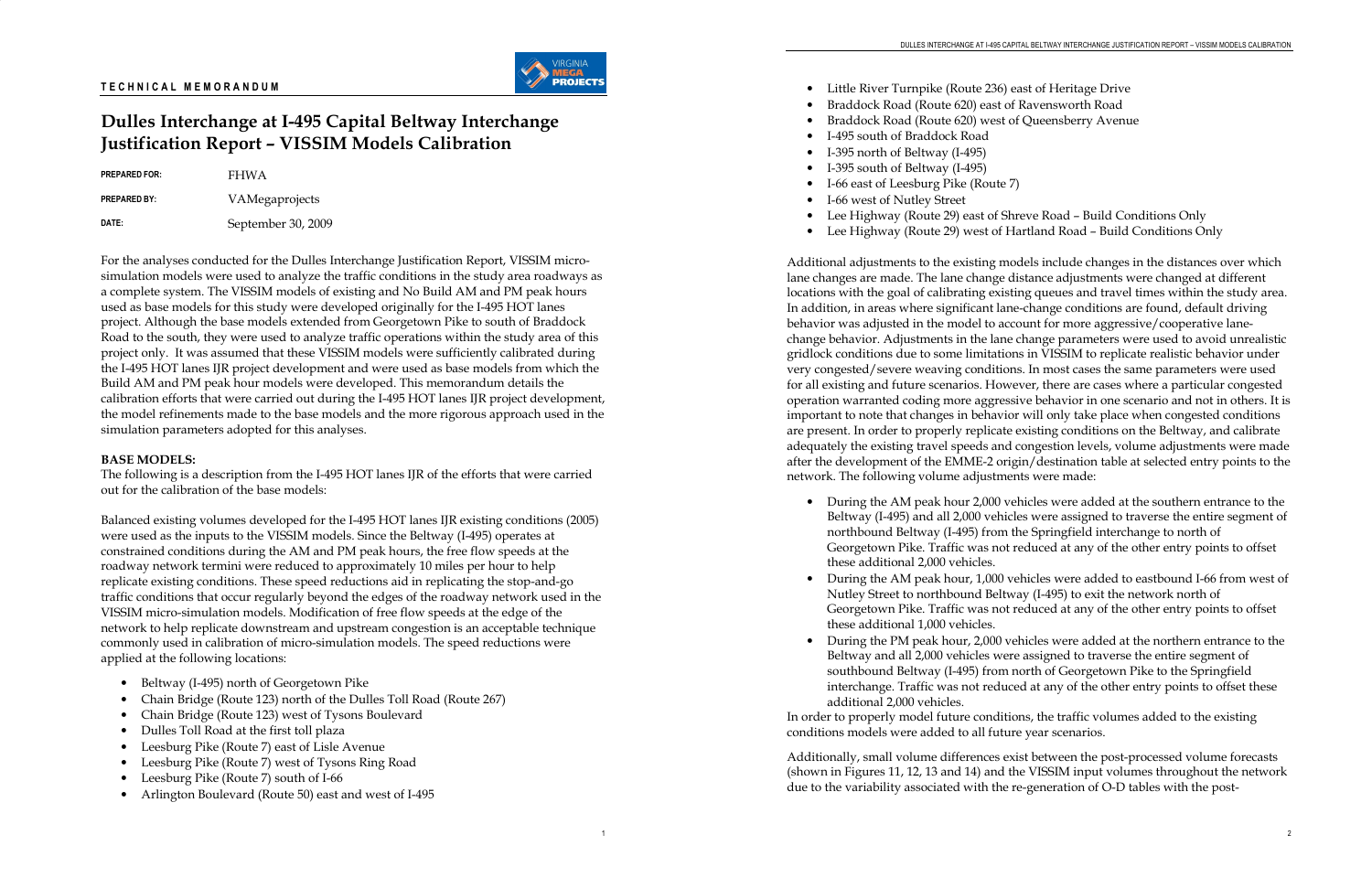#### 3

processed traffic volumes. EMME/2 matrix manipulation tools were used to re-generate O-D pairs based on the original trip tables (from TP+) and the post-processed input volumes. The iterative process was assumed adequate when volumes were within +-15% of the adjusted (postprocessed) volumes.

The development of the VISSIM models included an extensive quality assurance/quality control process. All network inputs entered by a modeler were checked by another modeler. All routes and signal settings were checked by a modeler different from the one who entered the inputs into the VISSIM models. Close coordination was maintained throughout the modeling effort to incorporate adequate geometric improvements into the VISSIM models. A log of modifications was maintained to communicate to all modelers the correct set of inputs and assumptions to be used with the VISSIM models for this project.

Each model was run for one hour, with a one hour initialization period (for a total of 120 minutes of micro-simulation modeling). The travel times, density, volumes and delays evaluated for each traffic condition: AM peak hour and PM peak hour, were computed from the average of four model runs. The use of the average travel times for the entire peak hour was considered adequate because the Beltway corridor has a high, consistent volume during the entire peak hour. VISSIM models for existing traffic conditions were calibrated to match the observed Beltway (I-495) and I-66 speeds as well as observed queues throughout the study area. Speeds and queues were selected for calibration because these two widely accepted measures of system performance provide information that indicates whether or not the micro-simulation model reflects adequately observed field traffic conditions. As shown in Tables - 1 through 4 below, the calibrated VISSIM models for existing conditions replicate adequately existing speeds and travel times within the study area.

Table - 1: AM Peak Hour Model Calibration Results (NORTHBOUND)

|                         | <b>Interchange with I-495</b> |                           | <b>Model</b>                          |                       | <b>Field Average</b>                  |                       | Difference*                            |                       |                        |
|-------------------------|-------------------------------|---------------------------|---------------------------------------|-----------------------|---------------------------------------|-----------------------|----------------------------------------|-----------------------|------------------------|
| <b>From</b>             | <b>To</b>                     | <b>Distance</b><br>(feet) | <b>Travel</b><br><b>Time</b><br>(sec) | <b>Speed</b><br>(mph) | <b>Travel</b><br><b>Time</b><br>(sec) | <b>Speed</b><br>(mph) | <b>Travel</b><br><b>Time</b><br>$(\%)$ | <b>Speed</b><br>(mph) | <b>Speed</b><br>$(\%)$ |
| <b>Braddock Rd</b>      | Route 236                     | 9,083                     | 171                                   | 36                    | 157                                   | 40                    | $9\%$                                  | $-3$                  | $-8\%$                 |
| Route 236               | Gallows Rd                    | 6.919                     | 140                                   | 34                    | 152                                   | 31                    | $-8\%$                                 | 3                     | $9\%$                  |
| Gallows Rd              | Route 50                      | 4,451                     | 88                                    | 35                    | 90                                    | 34                    | $-3\%$                                 |                       | 3%                     |
| Route 50                | $I-66$                        | 7,287                     | 278                                   | 18                    | 294                                   | 17                    | $-6\%$                                 |                       | 6%                     |
| $I-66$                  | Route 7                       | 9.304                     | 397                                   | 16                    | 312                                   | 20                    | 27%                                    | $-4$                  | $-21\%$                |
| Route 7                 | Dulles Toll Rd                | 8.096                     | 313                                   | 18                    | 275                                   | 20                    | 14%                                    | $-2$                  | $-12\%$                |
| Dulles Toll Rd          | Georgetown Pike               | 9,845                     | 266                                   | 25                    | 264                                   | 25                    | $1\%$                                  | $\Omega$              | $-1\%$                 |
| <b>Entire Corridor</b>  |                               | 54,984                    | 1652                                  | 23                    | 1544                                  | 24                    | 7%                                     | $-2$                  | $-7%$                  |
| $+$ $/3$ $/3$ $ 1$ $-1$ | $E: -1.11$ / $E: -1.1$        |                           |                                       |                       |                                       |                       |                                        |                       |                        |

\* (Model – Field)/Field

#### Table - 2: AM Peak Hour Model Calibration Results (SOUTHBOUND)

|                        | <b>Interchange with I-495</b> |                           | <b>Model</b>            |                       |                                | <b>Field Average</b>  | Difference*                           |                       |                        |  |
|------------------------|-------------------------------|---------------------------|-------------------------|-----------------------|--------------------------------|-----------------------|---------------------------------------|-----------------------|------------------------|--|
| <b>From</b>            | T <sub>o</sub>                | <b>Distance</b><br>(feet) | Travel<br>Time<br>(sec) | <b>Speed</b><br>(mph) | <b>Travel</b><br>Time<br>(sec) | <b>Speed</b><br>(mph) | <b>Travel</b><br><b>Time</b><br>(sec) | <b>Speed</b><br>(mph) | <b>Speed</b><br>$(\%)$ |  |
| <b>Braddock Rd</b>     | Route 236                     | 9,842                     | 172                     | 39                    | 165                            | 41                    | $4\%$                                 | $-2$                  | $-4%$                  |  |
| Route 236              | Gallows Rd                    | 8.327                     | 105                     | 54                    | 118                            | 48                    | $-11\%$                               | 6                     | 12%                    |  |
| Gallows Rd             | Route 50                      | 9,423                     | 115                     | 56                    | 108                            | 59                    | $7\%$                                 | $-4$                  | $-6\%$                 |  |
| Route 50               | $I-66$                        | 7,428                     | 89                      | 57                    | 78                             | 65                    | 15%                                   | $-8$                  | $-13\%$                |  |
| $I-66$                 | Route 7                       | 4,318                     | 51                      | 58                    | 58                             | 51                    | $-13%$                                | 7                     | 14%                    |  |
| Route 7                | Dulles Toll Rd                | 7,085                     | 83                      | 58                    | 90                             | 54                    | $-8\%$                                | 4                     | 8%                     |  |
| Dulles Toll Rd         | Georgetown Pike               | 8,913                     | 104                     | 59                    | 105                            | 58                    | $-1\%$                                |                       | $1\%$                  |  |
| <b>Entire Corridor</b> |                               | 55,337                    | 719                     | 52                    | 721                            | 52                    | $0\%$                                 | $\mathbf{0}$          | $0\%$                  |  |
| $+$ $/3$ $=$ $-1$ $-1$ | $E: 1.1 \times I \times 1.1$  |                           |                         |                       |                                |                       |                                       |                       |                        |  |

\* (Model – Field)/Field

# Table - 3: PM Peak Hour Model Calibration Results (NORTHBOUND)

|                                                     | <b>Interchange with I-495</b> |                           | <b>Model</b><br><b>Field Average</b>  |                       | Difference*                           |                       |                                       |                       |                        |
|-----------------------------------------------------|-------------------------------|---------------------------|---------------------------------------|-----------------------|---------------------------------------|-----------------------|---------------------------------------|-----------------------|------------------------|
| <b>From</b>                                         | T <sub>o</sub>                | <b>Distance</b><br>(feet) | <b>Travel</b><br><b>Time</b><br>(sec) | <b>Speed</b><br>(mph) | <b>Travel</b><br><b>Time</b><br>(sec) | <b>Speed</b><br>(mph) | <b>Travel</b><br><b>Time</b><br>(sec) | <b>Speed</b><br>(mph) | <b>Speed</b><br>$(\%)$ |
| <b>Braddock Rd</b>                                  | Route 236                     | 9,083                     | 106                                   | 58                    | 112                                   | 55                    | $-5\%$                                | 3                     | 5%                     |
| Route 236                                           | Gallows Rd                    | 6.919                     | 82                                    | 58                    | 77                                    | 61                    | 6%                                    | $-3$                  | $-6\%$                 |
| Gallows Rd                                          | Route 50                      | 4,451                     | 52                                    | 58                    | 60                                    | 51                    | $-13\%$                               | 7                     | 14%                    |
| Route 50                                            | I-66                          | 7,287                     | 86                                    | 58                    | 90                                    | 55                    | $-5\%$                                | 3                     | 5%                     |
| $I-66$                                              | Route 7                       | 9,304                     | 109                                   | 58                    | 100                                   | 63                    | $9\%$                                 | $-5$                  | $-8\%$                 |
| Route 7                                             | Dulles Toll Rd                | 8,096                     | 100                                   | 55                    | 120                                   | 46                    | $-16%$                                | 9                     | 19%                    |
| Dulles Toll Rd                                      | Georgetown Pike               | 9,845                     | 382                                   | 18                    | 342                                   | 20                    | 12%                                   | $-2$                  | $-11\%$                |
| <b>Entire Corridor</b><br>$\star$ / M m $-$ 1 $-$ 1 | $E: 1.1 \times 1.7$ : 1.1     | 54,984                    | 917                                   | 41                    | 901                                   | 42                    | $2\%$                                 | $-1$                  | $-2\%$                 |

\* (Model – Field)/Field

# Table - 4: PM Peak Hour Model Calibration Results (SOUTHBOUND)

|                            | Interchange with I-495       |                           |                                       | <b>Model</b>          | <b>Field Average</b><br>Difference*   |                       |                                       |                       |                        |
|----------------------------|------------------------------|---------------------------|---------------------------------------|-----------------------|---------------------------------------|-----------------------|---------------------------------------|-----------------------|------------------------|
| <b>From</b>                | <b>To</b>                    | <b>Distance</b><br>(feet) | <b>Travel</b><br><b>Time</b><br>(sec) | <b>Speed</b><br>(mph) | <b>Travel</b><br><b>Time</b><br>(sec) | <b>Speed</b><br>(mph) | <b>Travel</b><br><b>Time</b><br>(sec) | <b>Speed</b><br>(mph) | <b>Speed</b><br>$(\%)$ |
| <b>Braddock Rd</b>         | Route 236                    | 9,842                     | 301                                   | 22                    | 356                                   | 19                    | $-15%$                                | 3                     | 18%                    |
| Route 236                  | Gallows Rd                   | 8,327                     | 627                                   | 9                     | 508                                   | 11                    | 23%                                   | $-2$                  | $-19\%$                |
| Gallows Rd                 | Route 50                     | 9,423                     | 440                                   | 15                    | 388                                   | 17                    | 14%                                   | $-2$                  | $-12\%$                |
| Route 50                   | $I-66$                       | 7,428                     | 332                                   | 15                    | 326                                   | 16                    | $2\%$                                 | $\Omega$              | $-2\%$                 |
| $I-66$                     | Route 7                      | 4,318                     | 136                                   | 22                    | 126                                   | 23                    | 8%                                    | $-2$                  | $-8\%$                 |
| Route 7                    | Dulles Toll Rd               | 7.085                     | 113                                   | 43                    | 106                                   | 46                    | $7\%$                                 | $-3$                  | $-6\%$                 |
| Dulles Toll Rd             | Georgetown Pike              | 8,913                     | 105                                   | 58                    | 108                                   | 56                    | $-3\%$                                | 2                     | $3\%$                  |
| <b>Entire Corridor</b>     |                              | 55,337                    | 2053                                  | 18                    | 1917                                  | 20                    | 7%                                    | $-1$                  | $-7%$                  |
| $\star$ / 1 $\sim$ 1 $-$ 1 | $E: 1.1 \times I \times 1.1$ |                           |                                       |                       |                                       |                       |                                       |                       |                        |

\* (Model – Field)/Field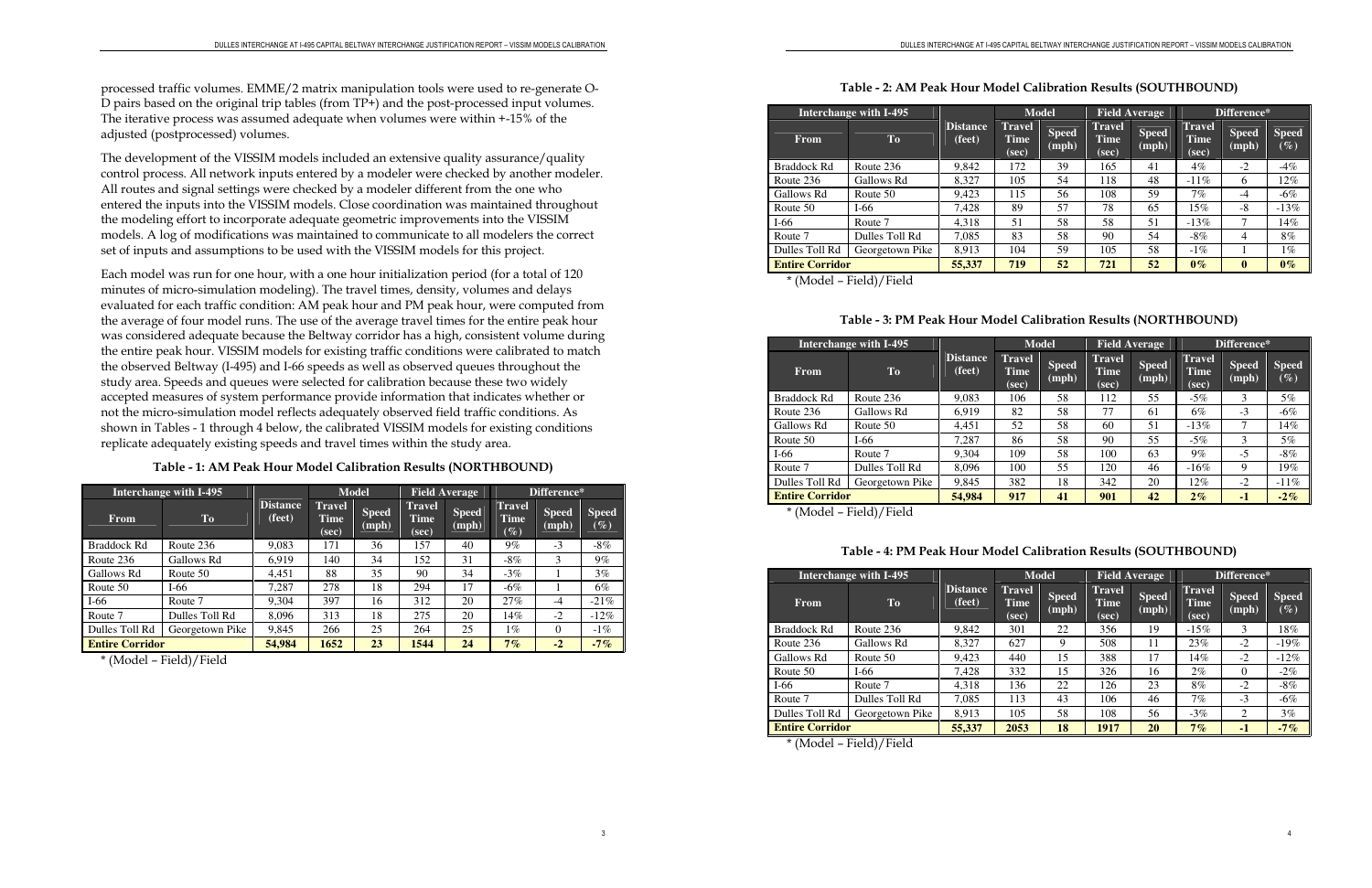#### UPDATES TO BASE MODELS:

Since the VISSIM base models were developed for a much larger study area the analysis team closely examined the operating conditions of the models within the study area for this effort. This exercise ensured that the calibration steps conducted for the larger network as described above, also addressed sufficiently the operations of the facilities under this study. In adapting the previous HOT lane VISSIM model for use here, a number of model refinements were carried out as described below.

The following network modifications were made to the base models:

- As shown in Figure-1, the lane arrangements under the original configuration at the exit ramp from westbound Dulles Toll Road to Spring Hill Road were resulting in no vehicles using the right most lane. This does not conform to what was observed in the field. Also, the original configuration shows the middle lane as E-ZPass (electronic toll collection) only lane and the right most lane as exact change lane on the ramp. The analysis team went into the field at this location and based on the observations, modified the lane configuration as shown in Figure-2 below. To match the field conditions the right most lane was coded as E-ZPass lane and the middle lane was coded as exact change lane. These changes brought the operating conditions at this location to match the observed field conditions. This improvement also reduced some of the spillback from this ramp onto the westbound Dulles Toll Road movement. These changes impact the outputs of the simulation, although they do not affect the system wide operations significantly thus not requiring calibrating the entire models.
- Other modifications made to the network files included matching of link number IDs and link lengths between the AM  $\&$  PM files to ensure consistency in the outputs. These changes were mostly cosmetic with no significant impact to the outputs of the simulations thus not requiring calibrating models.

Although the above changes would affect the output of the simulation, they do not require Although the above changes would affect the output of the simulation, they do not require<br>calibrating the models again. Hence no special calibration exercise was undertaken for this effort.

In addition, in coordination with the FHWA Resource Center traffic operations experts In addition, in coordination with the FHWA Resource Center traffic operations experts<br>different, more rigorous approaches were adapted in the set-up and modeling effort to assure best modeling practices were used. VISSIM models were run for two hours, which include one hour of initialization period followed by one hour of data collection (for a total include one hour of initialization period followed by one hour of data collection (for a tota<br>of 120 minutes of micro-simulation modeling). To account for the stochastic nature of the simulation a total of 8 simulation runs were carried out to evaluate the travel times, density, simulation a total of 8 simulation runs were carried out to evaluate the travel times, density,<br>volumes and delays for each traffic condition. The data collection time and number of runs made for this IJR are different than the approach used for the I because of this reason the results of VISSIM analysis would differ between the two analyses. The use of the average travel times for the entire peak hour was considered adequate e for this IJR are different than the<br>use of this reason the results of VIS<br>use of the average travel times for t simulation modeling). To account for the stochastic nature of t<br>mulation runs were carried out to evaluate the travel times, de<br>each traffic condition. The data collection time and number of<br>ferent than the approach used f



Figure 2: Modified Lane Configuration